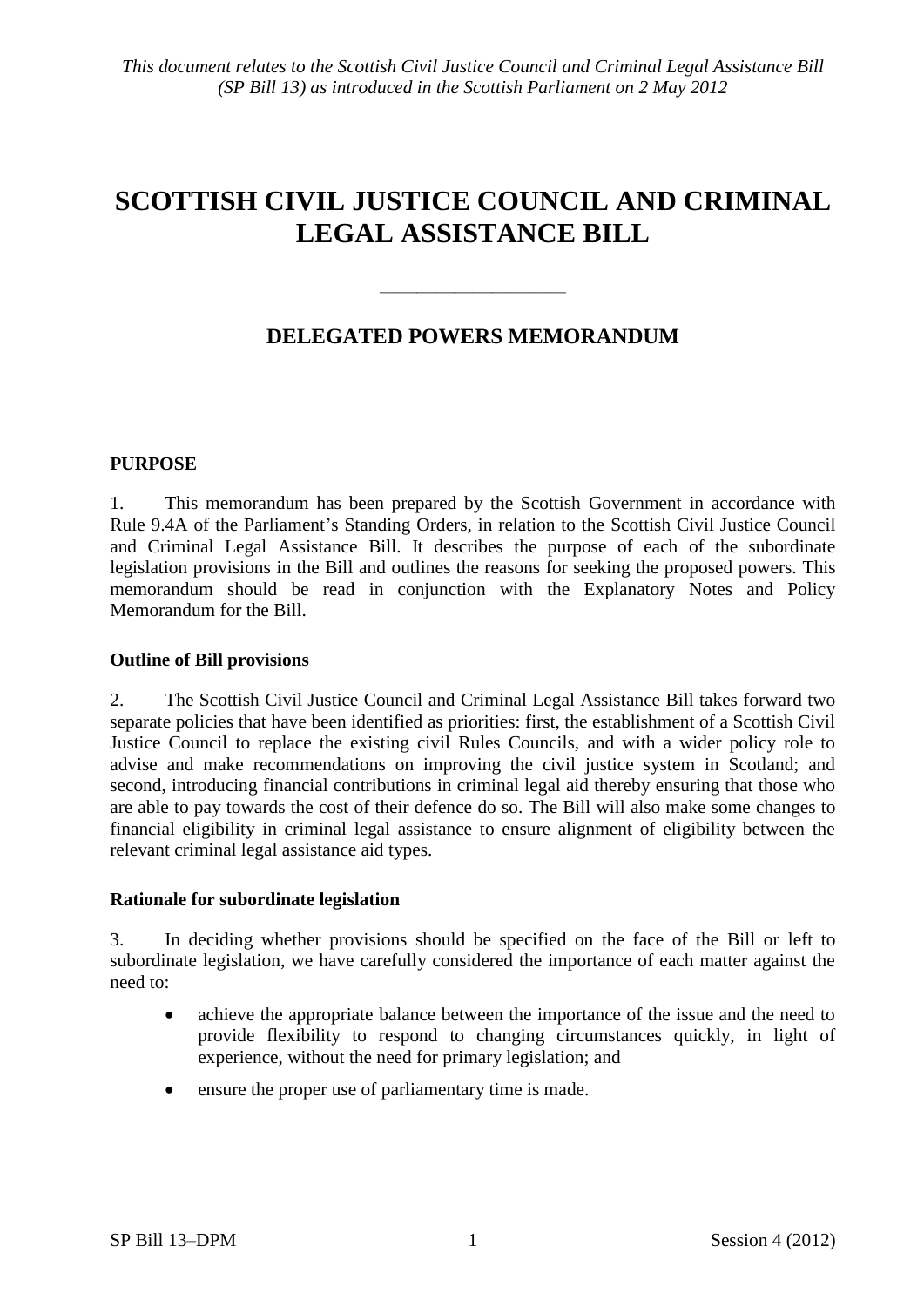## **Delegated powers**

**Section 6(3) – Power to substitute number of members** 

| <b>Power conferred on:</b>                     | <b>The Scottish Ministers</b>             |
|------------------------------------------------|-------------------------------------------|
| <b>Power exercisable by:</b>                   | <b>Order made by Statutory Instrument</b> |
| Parliamentary procedure: Affirmative procedure |                                           |

## *Provision*

4. Section 6 of the Bill makes provision for the membership of the Scottish Civil Justice Council. Subsection (1) specifies the maximum number of members who may be on the Council and also specifies certain numbers relating to specified categories of membership. Subsection (3) provides that Scottish Ministers may by order amend subsection (1), substituting any number specified there for another number.

5. The power to make an order under subsection (3) includes the power to make such supplementary, incidental, consequential, transitional, transitory or saving provision as Scottish Ministers consider appropriate.

6. Subsection (6) provides that the power may not be used to modify the categories of membership themselves (including the removal of a category of membership), nor to add a category of membership.

7. This power can be used to vary:

- the maximum number of members of the Council (section 6(1)),
- the maximum number of members which may be appointed by the Lord President under section  $6(1)(i)$ ),
- the number of members appointed by the Scottish Ministers, (section  $6(1)(d)$ ), and
- the minimum number of members in a category of membership (section  $6(1)(e)$ -(h)).

## *Reason for taking this power*

8. The use of subordinate legislation is appropriate to provide for limited adjustments to Council membership numbers, ensuring that there are sufficient members in each category to allow it to carry out its wide-ranging functions, the scope of which may require greater or fewer members to be appointed to a category from time to time. This will also ensure the Council continues to reflect the Lord President and the Scottish Court Service's responsibilities. The power to amend the maximum number of members is required so that the power to vary numbers in each category can be used flexibly to achieve that purpose.

9. Variation in the numbers of members in subsection (1) will interact with other provisions in the Bill; accordingly, the powers taken in subsection (5) are thought to be a sensible addition to facilitate such interaction.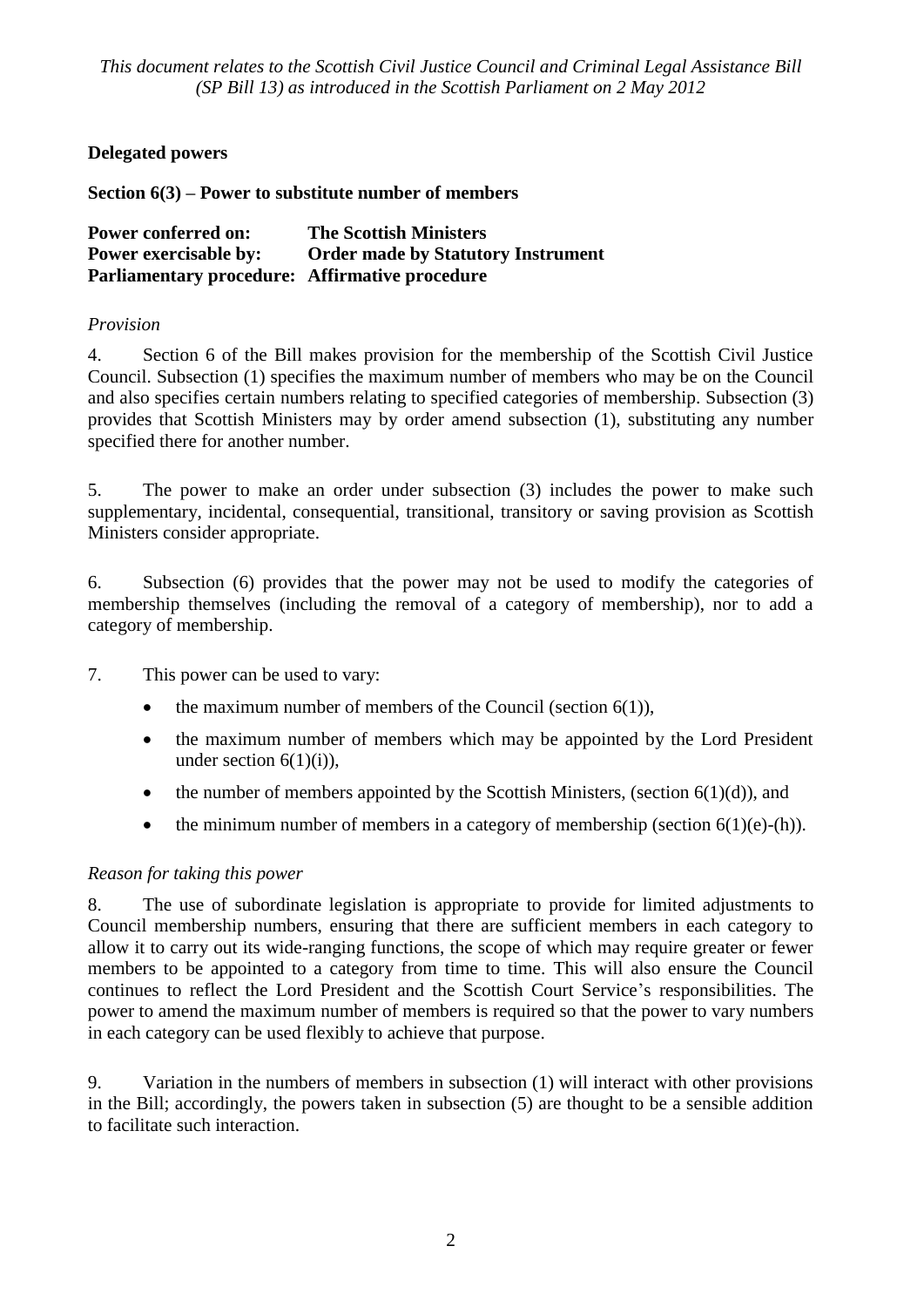- 10. By way of example:
	- An order reducing the minimum number of members in a category or the overall numbers of the Council may require transitional or savings provisions relative to the tenure of existing members whose continued membership in terms of section 8 may run contrary to the effect of the variation of numbers.
	- An order increasing numbers in a particular category may require the Lord President to appoint more members: the effect of section  $7(1)$  may require to be subject to consequential, transitional or transitory provisions to allow the Lord President the appropriate time to select such members or to phase in such appointments.
	- An increase in the number of Scottish Ministers' members or number in a category of member where there is to be no permanent increase in the total number of members may require transitional provisions.

### *Choice of procedure*

11. The Scottish Ministers, under subsection (4), must consult the Lord President before making any order under section 6(3). As the power enables the Scottish Ministers to vary the composition of the Council the affirmative procedure is considered appropriate.

## **Section 17 – Contributions in respect of automatically available criminal advice and assistance**

| <b>Power conferred on:</b>                            | <b>The Scottish Ministers</b>                   |
|-------------------------------------------------------|-------------------------------------------------|
| <b>Power exercisable by:</b>                          | <b>Regulations made by statutory instrument</b> |
| <b>Parliamentary procedure:</b> Affirmative procedure |                                                 |

#### *Provision*

12. Section 17 of the Bill amends section 8A of the Legal Aid (Scotland) Act 1986 ("the 1986 Act"). Section 8A concerns the automatic availability of criminal advice and assistance. It was introduced following the Supreme Court's ruling in *Cadder v HMA* in 2010. As currently operated section 8A allows the automatic provision of advice and assistance to people detained under section 15A of the Criminal Procedure (Scotland) Act 1995. The amendment made by section 17 of the Bill inserts a power into a new subsection (1A) which allows Scottish Ministers to disapply the requirement to pay a contribution under section 11 to such advice and assistance.

## *Reason for taking this power*

13. At present, as generally across both civil and criminal advice and assistance, solicitors are required to collect contributions in the circumstances in which section 8A applies even though applicants are at present automatically eligible for advice and assistance. The power to disapply the requirement to pay a contribution is needed to ensure that going forward flexibility is available in respect of the collection of contributions in these circumstances in the same way as flexibility is available in respect of eligibility for advice and assistance. Those who can afford to pay a contribution to the costs of their criminal legal assistance ought to do so. But a pragmatic and flexible approach might need to be taken in these particular circumstances in future.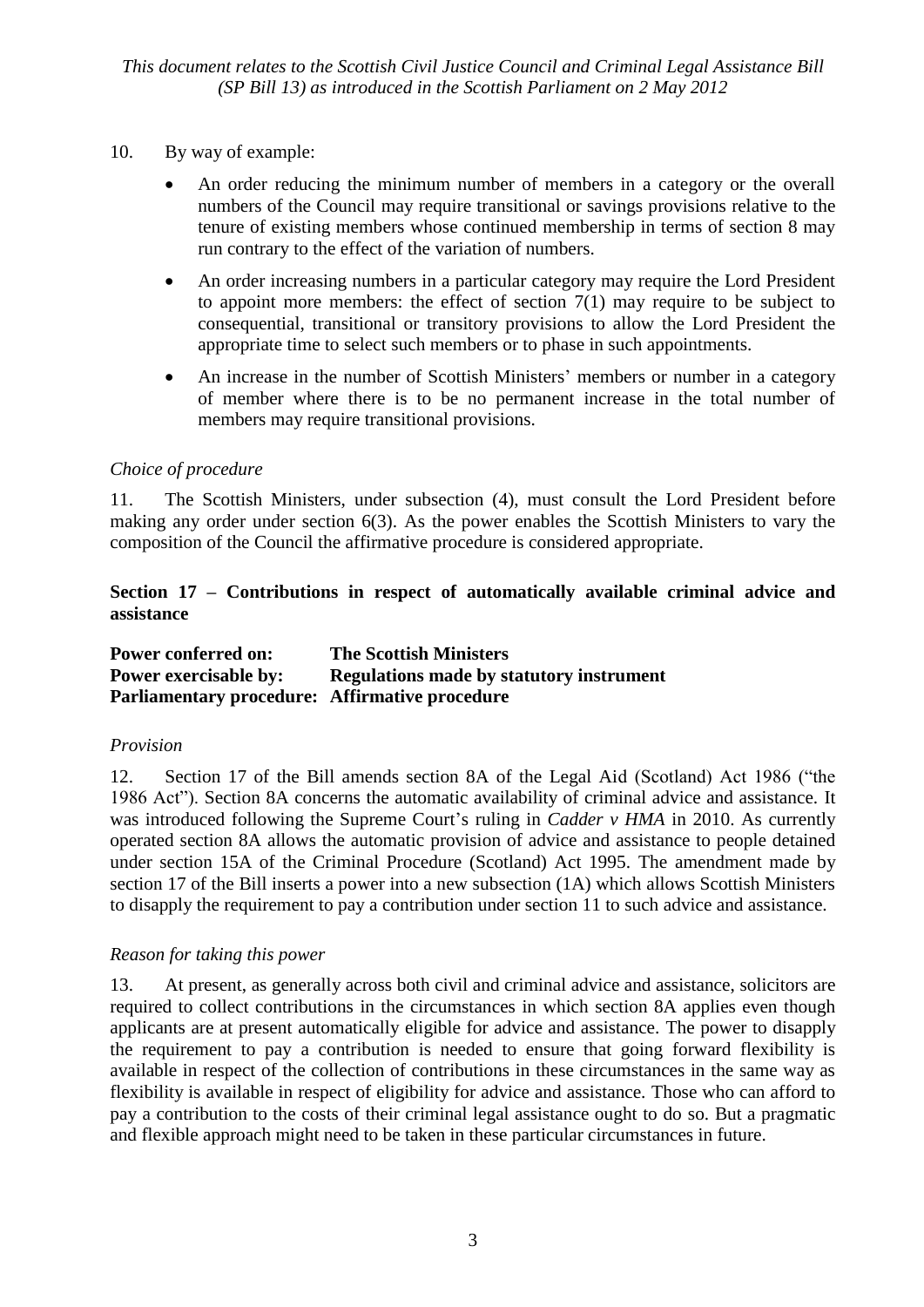## *Choice of procedure*

14. Regulations made under this new subsection of section 8A will be subject to the same procedure as applies to the existing power in section 8A – affirmative procedure. The Scottish Government consider that affirmative procedure is appropriate when exercising a power in respect of something as fundamental as whether or not someone has to contribute to the costs of publicly funded legal assistance.

## **Section 18 – Availability of criminal assistance by way of representation**

| <b>Power conferred on:</b>                            | <b>The Scottish Ministers</b>                   |
|-------------------------------------------------------|-------------------------------------------------|
| <b>Power exercisable by:</b>                          | <b>Regulations made by statutory instrument</b> |
| <b>Parliamentary procedure:</b> Affirmative procedure |                                                 |

### *Provision*

15. Section 18 inserts a new paragraph (dda) into section 9(2) of the 1986 Act. The new section 9(2)(dda) allows regulations to prescribe when the eligibility test, set out in section 9A, should apply to assistance by way of representation ("ABWOR") provided in certain criminal proceedings, rather than the eligibility test in section 8. The new section 9A eligibility test is based on consideration of a person's financial circumstances and whether legal representation can be met without causing undue hardship. The section 8 eligibility test is based on the person's income, capital or receipt of certain benefits.

## *Reason for taking this power*

16. The insertion of section 9(2)(dda) allows Scottish Ministers to prescribe the proceedings in which the new provisions in section 9A about eligibility for criminal ABWOR are to apply. This will allow Scottish Ministers to list all those proceedings where ABWOR is considered to be provided in relation to a criminal matter. As noted above, the eligibility test which will apply to ABWOR in those proceedings, as set out in section 9A, is based on a person's financial circumstances and the risk of undue hardship being caused.

## *Choice of procedure*

17. The power in section 9(2)(dda) will be subject to the affirmative procedure which already applies to section 9. The Scottish Government recognises that extending or altering eligibility for criminal legal assistance requires thorough parliamentary scrutiny. This is consistent with the approach taken throughout Part II of the 1986 Act, and specifically in section 9, in relation to powers which modify the eligibility criteria in relation to advice and assistance.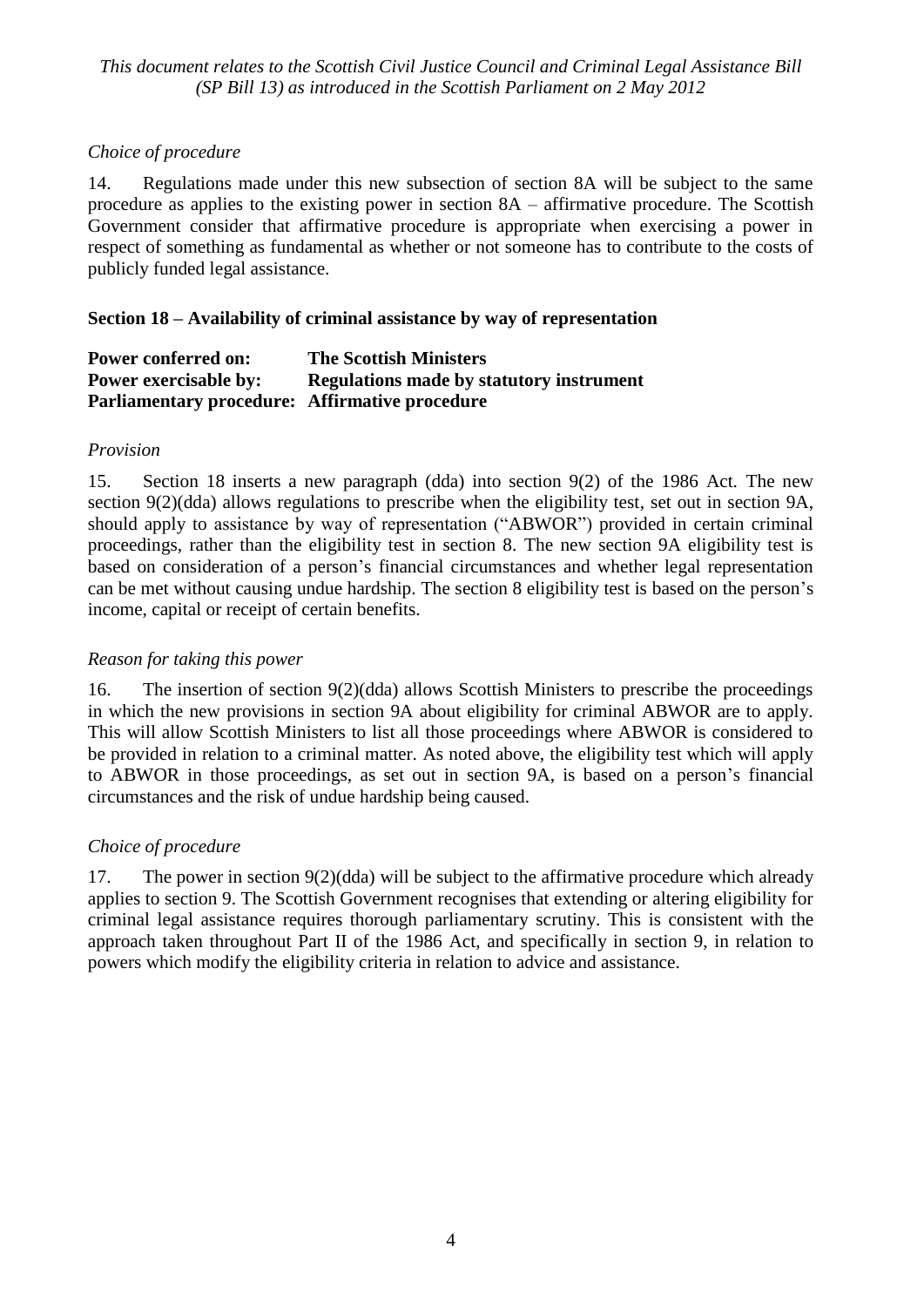## **Section 20 – contributions for criminal legal aid**

| <b>Power conferred on:</b>                         | <b>The Scottish Ministers</b>                   |
|----------------------------------------------------|-------------------------------------------------|
| <b>Power exercisable by:</b>                       | <b>Regulations made by statutory instrument</b> |
| <b>Parliamentary procedure:</b> Negative procedure |                                                 |

#### *Provision*

18. Section 20 of the Bill inserts section 25AD into the 1986 Act. Section 25AD(1) sets out the order of priority in which a solicitor can claim payment of his/her fees and outlays incurred in providing criminal legal aid. In accordance with the section, the funder of last resort in any case is the legal aid fund. This section mirrors section 12 of the 1986 Act, which applies to advice and assistance. Regulations may be made under section 25AD(1) to alter the order of priority. Regulations may also be made under section 33ZA(1) (referred to below) which would affect the way in which a solicitor is paid for the criminal legal aid provided.

### *Reason for taking this power*

19. The regulation-making power in section 25AD(1) mirrors section 12 of the 1986 Act. The power is required to adapt the order of priority in subsection (1) to any change in circumstances. For example, the order of priority might need to be changed if the provisions in section 25AC(4) about who collects the contribution are changed in the future (using the powers under section  $33ZA(1)$ ).

## *Choice of procedure*

20. The Scottish Government considers that negative procedure is appropriate. The regulation-making power in section 25AD(1) is about the order of priority in which a solicitor gets paid. It does not alter a person's eligibility for criminal legal aid, or whether or how a contribution is due for that legal aid. As a result, the Scottish Government's view is that the power does not merit the same degree of scrutiny as powers to alter those provisions would. In addition, section 12, which section 25AD mirrors, contains a similar regulation-making power which is subject to negative procedure. As a result, the choice of negative procedure in this case is consistent with the existing approach of the 1986 Act.

#### **Section 22 – Regulations about contributions for criminal legal assistance**

| <b>Power conferred on:</b>                     | <b>The Scottish Ministers</b>                   |
|------------------------------------------------|-------------------------------------------------|
| <b>Power exercisable by:</b>                   | <b>Regulations made by statutory instrument</b> |
| Parliamentary procedure: affirmative procedure |                                                 |

#### *Provision*

21. Section 22 of the Bill inserts section 33ZA into the 1986 Act. Section 33ZA(1) provides the Scottish Ministers with the power to make regulations about the amount, determination and collection of contributions in respect of all types of criminal legal assistance. The power in section 33ZA(1) would be used when specifying the amount payable by way of contribution and the maximum amount payable by a person, both in accordance with sections 11A(2) and 25AC(3). It is expected that this power will be used in regulations to set out a sliding scale of contributions based on the person's financial circumstances, which would indicate the amount of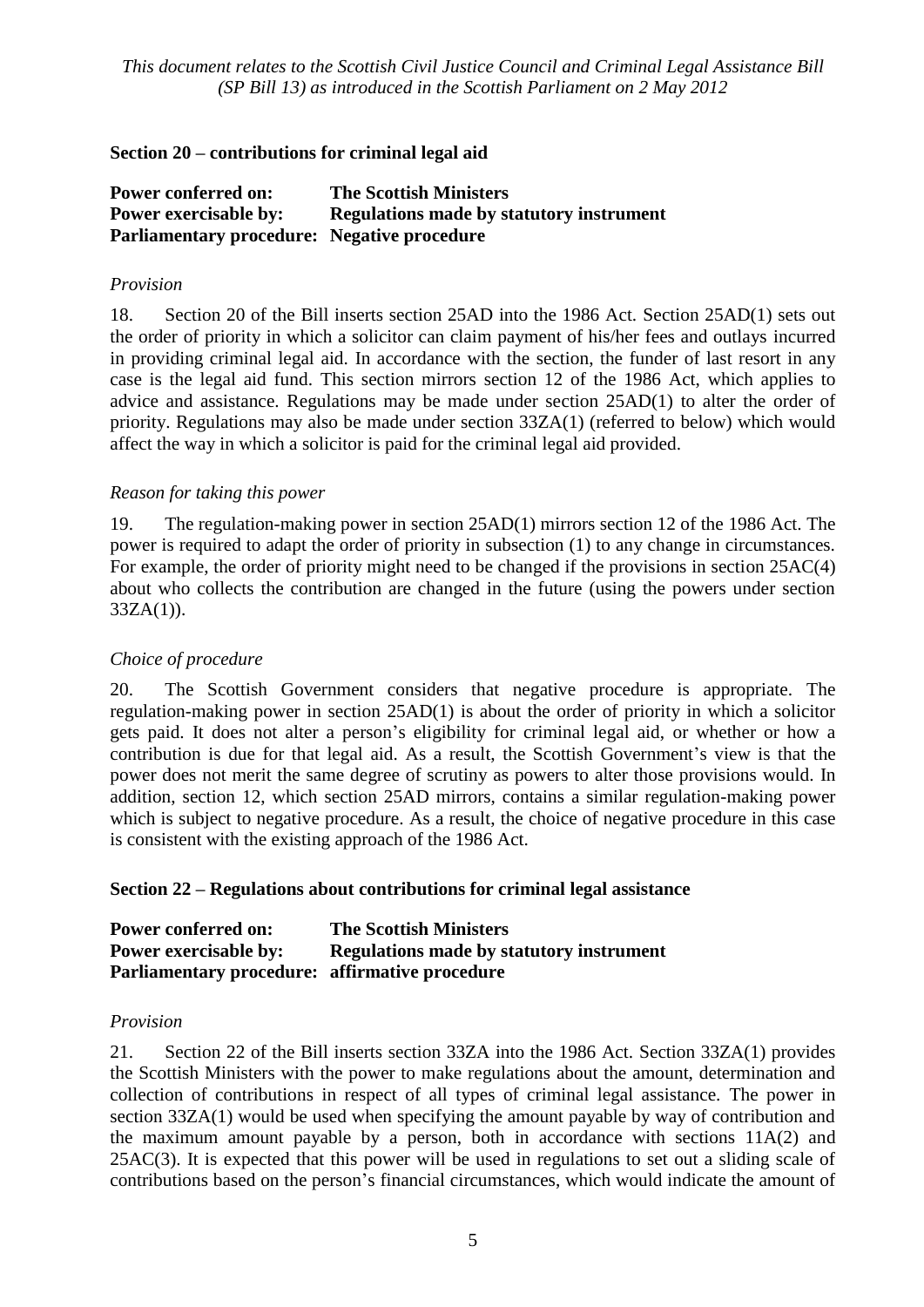contribution due by a person whose financial circumstances falls within certain bands. Such regulations are also expected to specify the maximum contribution payable.

22. Particular ways in which subsection (1) may be exercised are indicated in subsections (2) and (3). These are that regulations may make provision about: a lower contribution being payable where the person or his/her dependents would suffer undue hardship; how to determine the contributions due where the same person is receiving criminal legal assistance in respect of two or more distinct proceedings; whether the Board or the solicitor is to determine or collect contributions (thereby altering the arrangements set out in sections  $11A(3)$  and  $25AC(4)$ ), specify how contributions to be dealt with where a case changes procedure whilst proceedings are still live; and for contributions to be payable by instalments. Subsection (3) provides that the power in subsection (1) can make different provisions for different cases or class of case.

### *Reason for taking this power*

23. The power in section 33ZA(1) is needed in order to specify in greater detail than is appropriate in primary legislation how the system of determining and collecting contributions for ABWOR in criminal matters and criminal legal aid will work in practice. The approach – of leaving to regulations much of the detailed operation  $-$  is consistent with the approach throughout the 1986 Act.

24. The provisions of subsection (2) are specific illustrations of the power in subsection (1) and do not prevent the exercise of the power in subsection (1) other than in relation to the particular illustrations given in subsection (2). The provision in subsection (3) is required to allow, so far as possible, for regulations to cover a wide variety of situations in which contributions may be due or collectable.

25. In addition to regulations under this section, it is expected that detailed guidance will be provided by the Board to practitioners, as is currently the case in respect of advice and assistance and criminal legal aid.

## *Choice of procedure*

26. The Scottish Government recognises that the detail about the new contributions regime for criminal legal assistance will require thorough parliamentary scrutiny. The affirmative procedure is therefore considered appropriate. This choice of procedure is consistent with the approach taken throughout the 1986 Act in relation to powers which modify the criteria for contributions under advice and assistance and civil legal aid. The necessary amendment to section 37 of the 1986 Act, which prescribes the parliamentary procedure, is made in section 23(10) of the Bill.

27. The powers in section 33ZA as regards whether it is the Board or the solicitor who collects the contribution may affect how the solicitor is paid for the work provided. In comparison to the negative procedure which will apply to the exercise of powers under section 25AD (in section 20 of the Bill) about priority of payment of the solicitor, this power is subject to affirmative procedure. Affirmative procedure is considered appropriate as the power affects which person/body has the obligation to collect and not just how payment is made.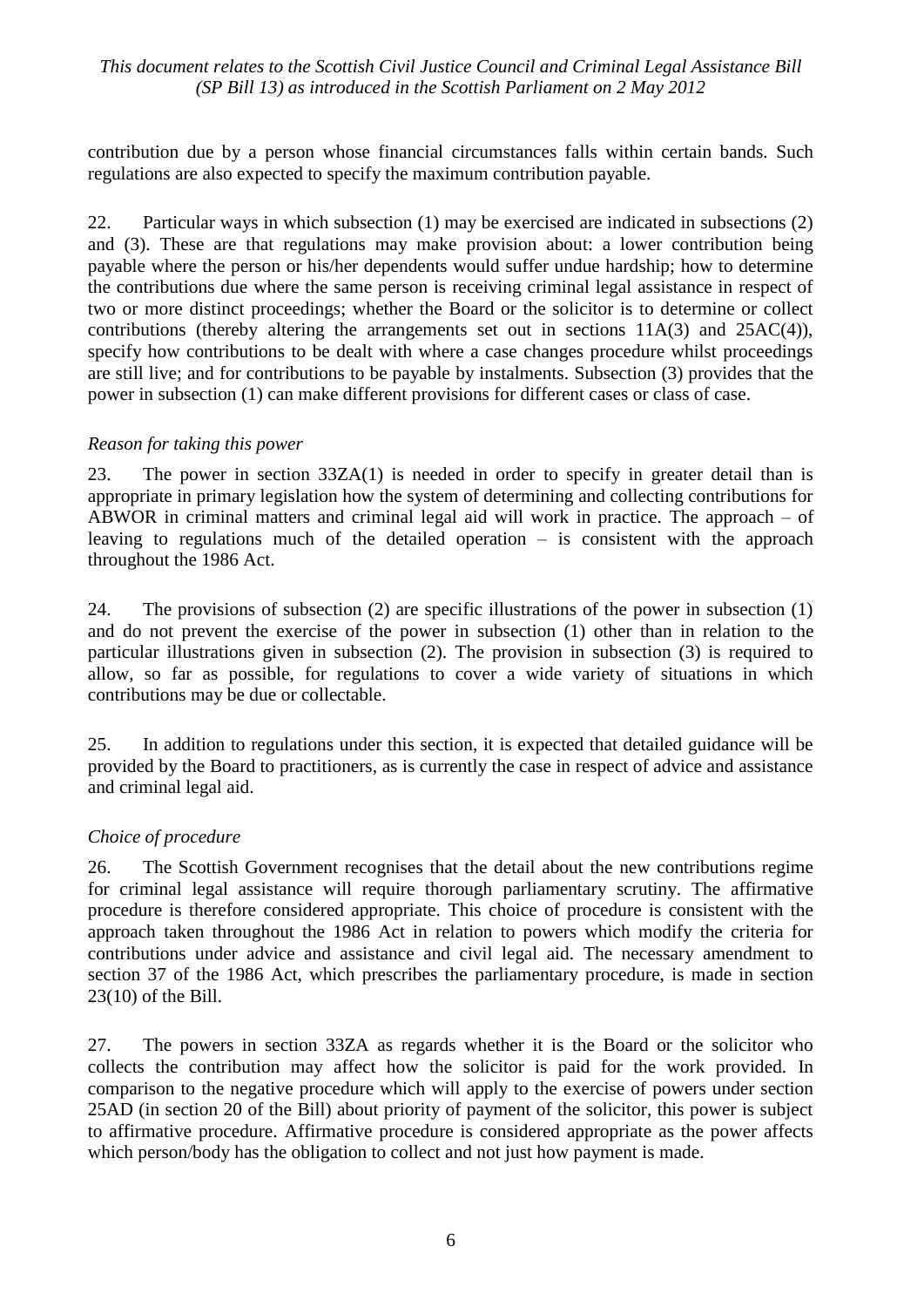## **Section 23 – Consequential modifications**

| <b>Power conferred on:</b>                            | <b>The Scottish Ministers</b>                   |
|-------------------------------------------------------|-------------------------------------------------|
| <b>Power exercisable by:</b>                          | <b>Regulations made by statutory instrument</b> |
| <b>Parliamentary procedure:</b> Affirmative procedure |                                                 |

### *Provision*

28. Section 23(4) amends section 8A of the 1986 Act to enable provision to be made by regulations to allow ABWOR to be available to a person without reference to the eligibility test in section 9A(2). Section 8A concerns the automatic availability of criminal advice and assistance. It was introduced following the Supreme Court's ruling in *Cadder v HMA* in 2010. As currently operated section 8A allows the automatic provision of advice and assistance to people detained under section 15A of the Criminal Procedure (Scotland) Act 1995.

29. Section 23(5) of the Bill amends section 9(2)(de) of the 1986 Act by inserting reference to the new section 11A(2). Section  $9(2)(de)$  currently provides that regulations may prescribe when section 11(2) of the 1986 Act will not apply to ABWOR. Section 11(2) is about contributions which are due for advice and assistance (including ABWOR). The effect of the amendment to section  $9(2)(de)$  is to allow regulations to also prescribe when section  $11A(2)$ , which is about contributions for ABWOR in criminal matters, should not apply.

30. Section 23(9) amends the existing regulation-making power in section 36(2)(b) of the 1986 Act. The current power allows Scottish Ministers to substitute different amounts for those specified in various sections of the 1986 Act, all of which concern eligibility, or contributions, for legal assistance. The amendments made by section 2(8) allow Scottish Ministers to similarly vary the amounts specified in the new provisions (in sections 11A and 25AC). In addition, in relation to the existing provisions (in so far as they relate to criminal matters) and the new provisions, the amendments allow Scottish Ministers to specify different amounts for different cases or classes of case.

## *Reason for taking this power*

31. In relation to the amendment to the power in section 8A of the 1986 Act, it is not currently intended to use the power to make criminal ABWOR automatically available. However, the Scottish Government feels it is prudent to have this power, should it be felt in the future that ABWOR should be automatically available in certain circumstances in criminal matters.

32. The amendment to section 9(2)(de) allows Scottish Ministers to disapply the requirement to pay a contribution in proceedings in which criminal ABWOR is available. The amendment to section 9(2(de) in respect of section 11A(1) mirrors the existing power in the same provision in respect of section 11(2) of the 1986 Act. There is no particular intention at this stage to use this power in the near future. However, taking the power is considered necessary to allow Ministers the flexibility to adapt the criminal legal assistance regime to changing circumstances over time without the need for primary legislation. Practical reasons may, for example, emerge once the contributions regime established by the Bill is in operation which lead Scottish Ministers to conclude that contributions should not be due in certain proceedings.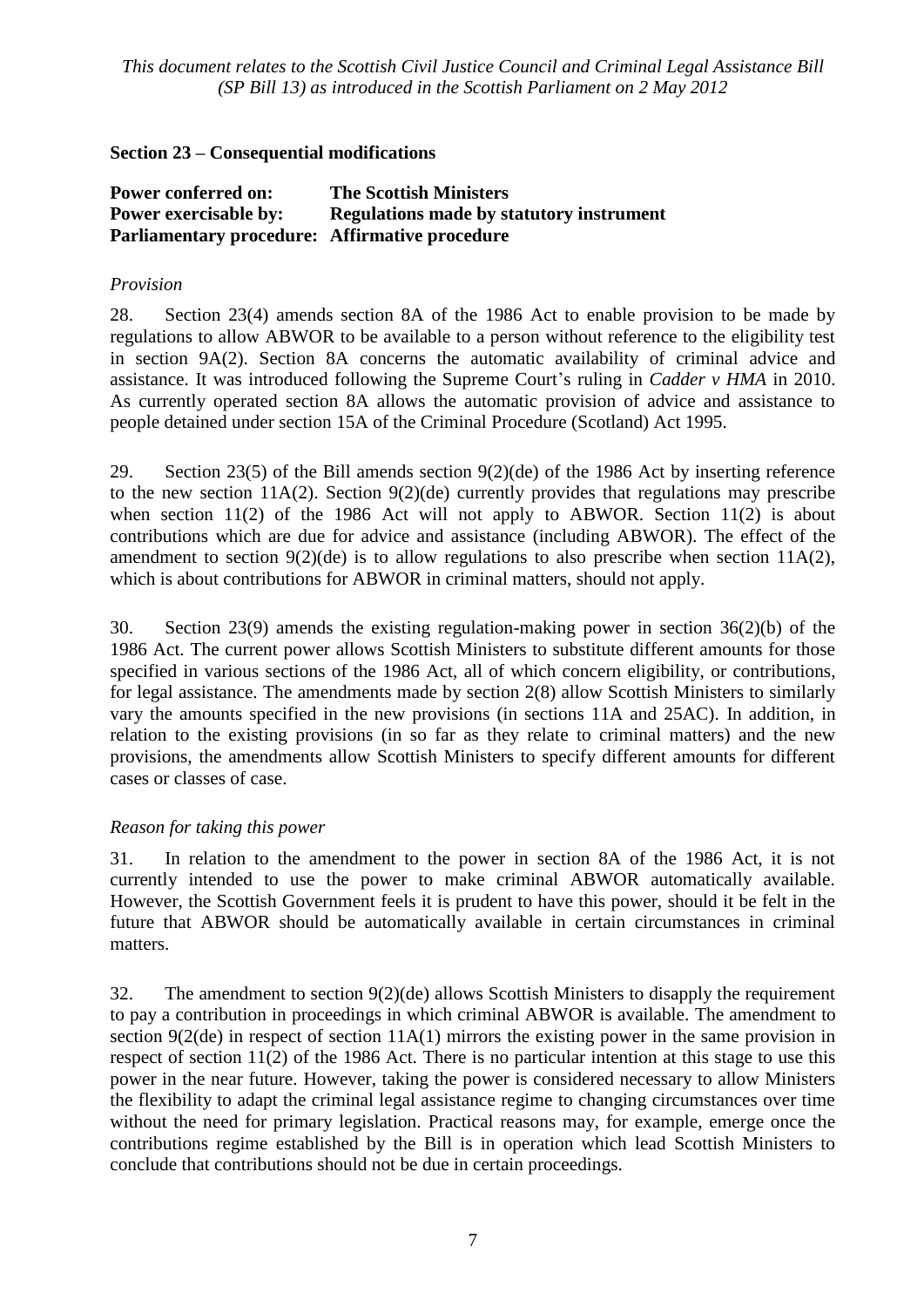33. The reason for taking the powers in section 36(2)(b), as amended by section 23(8) of the Bill, is to give the Scottish Ministers greater flexibility to adjust the criminal legal assistance regime, including contributions, as necessary over time without the need to resort to primary legislation to make each adjustment. The need for adjustment might arise at short notice or be so minor in nature as to not justify primary legislation. At present, the power in section 36(2)(b) is exercised at regular intervals to alter the amounts specified for eligibility and contributions for legal assistance, because of the changing wider economic situation. The flexibility that the amendments provides will allow the Scottish Ministers to tailor even more, in relation to different classes of case, the eligibility and contribution requirements of the 1986 Act in respect of criminal matters.

### *Choice of procedure*

34. Section 8A is already subject to affirmative procedure, and the new power inserted into it by section 23(4) of the Bill will be too. As the availability of criminal ABWOR is a significant part of the legal aid regime, the Scottish Government considers it should be open to thorough parliamentary scrutiny.

35. Section 9(2)(de) is already subject to affirmative procedure, and the new power inserted into it will be too. The Scottish Government recognises that extending or altering eligibility for criminal legal assistance requires thorough parliamentary scrutiny. This is consistent with the approach taken throughout Part II of the 1986 Act, and specifically in section 9, in relation to powers which modify the eligibility criteria in relation to advice and assistance.

36. The power in section 36(2)(b) is currently, and once amended by section 23(8) of the Bill will be, subject to affirmative procedure. Alterations to the amounts which prescribe who may be eligible for criminal legal assistance or who may be liable to pay a contribution are significant factors in the overall legal aid regime and require the thorough scrutiny of Parliament. Affirmative procedure is, in the Scottish Government's view, appropriate.

#### **Section 24 – Ancillary provision**

**Power conferred on: The Scottish Ministers Power exercisable by: Order making power Parliamentary procedure: Affirmative procedure**

#### *Provision*

37. The provision empowers the Scottish Ministers to make such supplementary, incidental, consequential, transitional, transitory or saving provisions by order as they think necessary or expedient for the purposes of, in connection with or under the Bill.

#### *Reasons for taking this power*

38. As regards the criminal legal assistance part of this Bill, the legal aid legislative regime is highly complex. The Scottish Government takes the view that a power to make supplementary, incidental, consequential provision, and to make different provision for different cases, is required to ensure that all necessary amendments are made to any legislation affected by changes to the regime, such as are made by this Bill. The Bill's provisions on criminal legal assistance,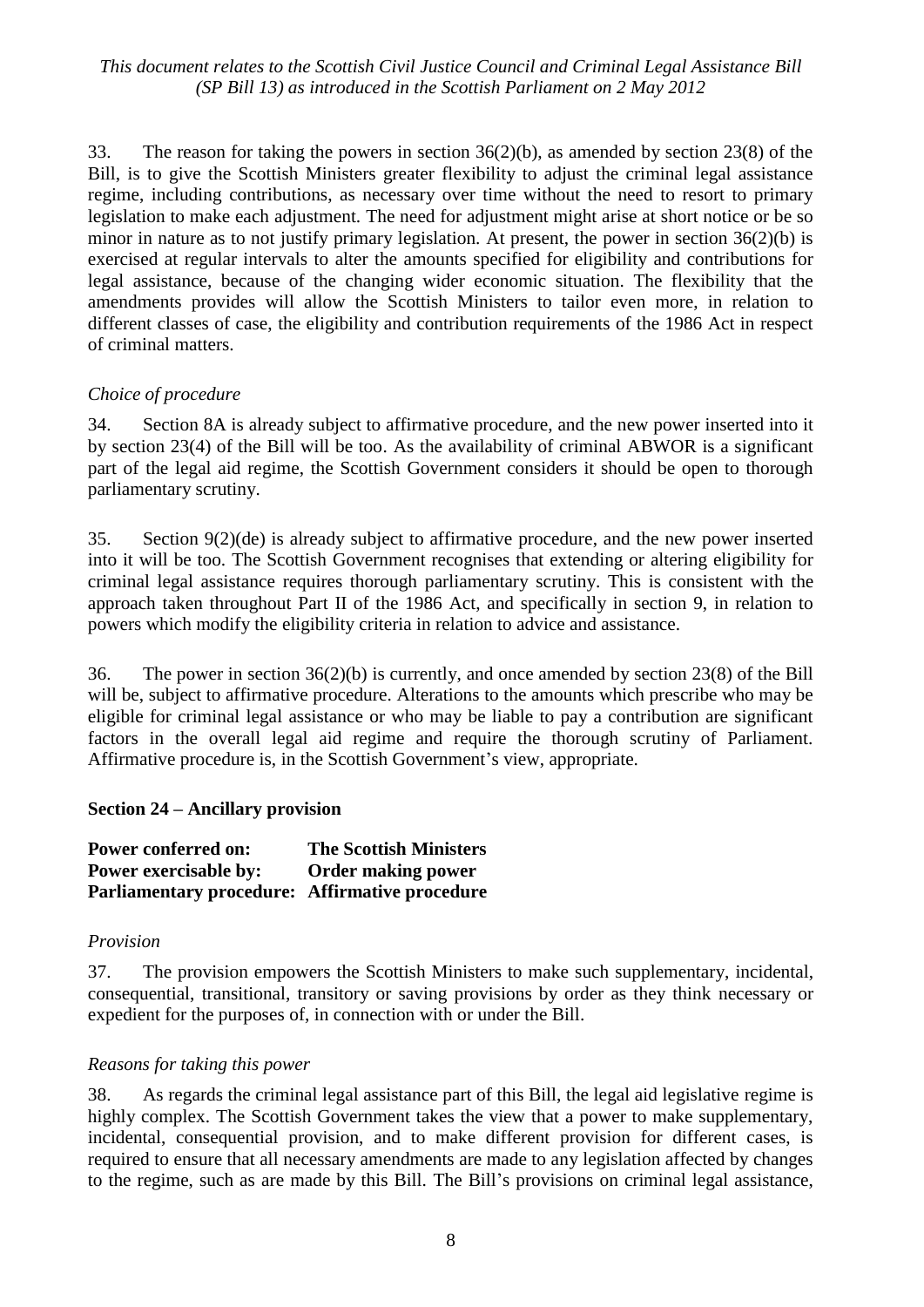whilst few in number, make detailed technical changes to the primary legislation. In many cases, the primary legislation has been used to make a wide range of subordinate legislation, or fits into the complex interaction of primary and secondary legislation which is the legal aid regime.

39. This power is necessary to allow amendment to this body of legislation to give proper effect to the provisions of the Bill, and to deal with any unintended consequences of the provisions. The power may be particularly key where an unintended consequence affects a person's access to legal representation in a criminal matter. Scottish Ministers are mindful that lack of access or a delay in accessing representation may affect the timely conduct and possibly the outcome of a case. Different provision is required for different cases to cater for the situation where provisions may be required for one type of criminal legal assistance, and not for other types.

40. The transitional, transitory and savings powers in section 24(1) of the Bill are necessary, in respect of the criminal legal assistance provisions of the Bill, to provide for the changeover from the current system of eligibility for criminal ABWOR and the contributions due for it, to the new eligibility test for criminal ABWOR (in section 9A), the new basis upon which contributions are due for it (in section 11A) and the new contributions for criminal legal aid (in sections 25AC and 25AD) which might not be linked to commencement depending upon the way in which the new system is brought in or where a need for transitional and savings provisions is identified after commencement. Transitional, transitory and savings provisions might also be needed as a consequence of the exercise of supplemental and incidental powers, for example in relation to legal aid.

## *Choice of procedure*

41. Orders of the type under section 24(1) are in general made subject to negative resolution procedure but an exception is made where the order adds to, replaces or omits any part of the text of an Act. In that case, affirmative resolution procedure applies. This approach on procedure is in line with the approach taken in other Bills and there are not considered to be any reasons for a different approach in this case.

#### **Section 25 – Commencement**

| <b>Power conferred on:</b>                  | <b>The Scottish Ministers</b> |
|---------------------------------------------|-------------------------------|
| <b>Power exercisable by:</b>                | <b>Order making power</b>     |
| Parliamentary procedure: Laid, no procedure |                               |

#### *Provision*

42. Section 25 of the Bill provides for commencement of the Bill. Part 3 of the Bill comes into force on the day after Royal Assent. The Scottish Ministers have the power under subsection (2) to appoint by order other days on which the other provisions of the Bill come into force, and such an order may make transitional, transitory or saving provision by virtue of subsection (3).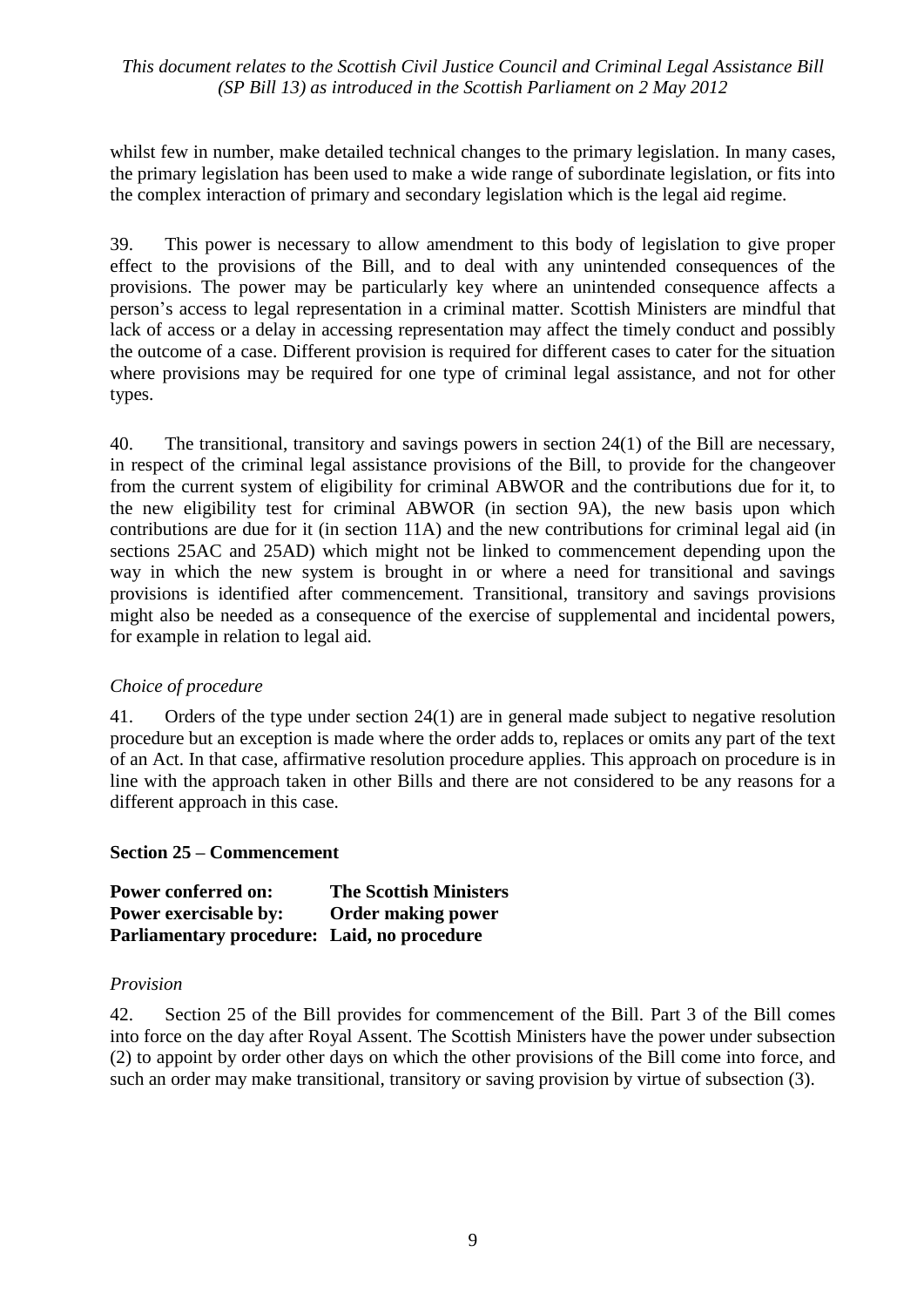#### *Reason for taking this power*

43. The power of Scottish Ministers to appoint the days when provisions (other than in Part 3) of the Bill come into force allows the Scottish Ministers to commence such provisions as can be implemented with less preparatory work before those provisions which will require more work. As Parts 1 and 2 of the Bill – the Scottish Civil Justice Council and criminal legal assistance – are quite independent of each other, separate plans for commencement will be appropriate. Within Parts 1 and 2 some provisions will require considerable implementation planning and the ability to prescribe the days when provisions will commence is appropriate. Transitional, transitory and savings provisions are likely to be required in association with the commencement of the Scottish Civil Justice Council in connection with the changeover of work between the existing rules Councils and the new Council. Transitory, transitory and savings provisions are also likely to be required in respect of the criminal legal assistance provisions of the Bill, to provide for the changeover from the current system

### *Choice of procedure*

44. The power of Scottish Ministers to appoint the days for commencement of provisions of the Bill is subject to no procedure. A commencement order will be laid in the Scottish Parliament once made. This is in accordance with the current practice as regards commencement orders for other primary legislation.